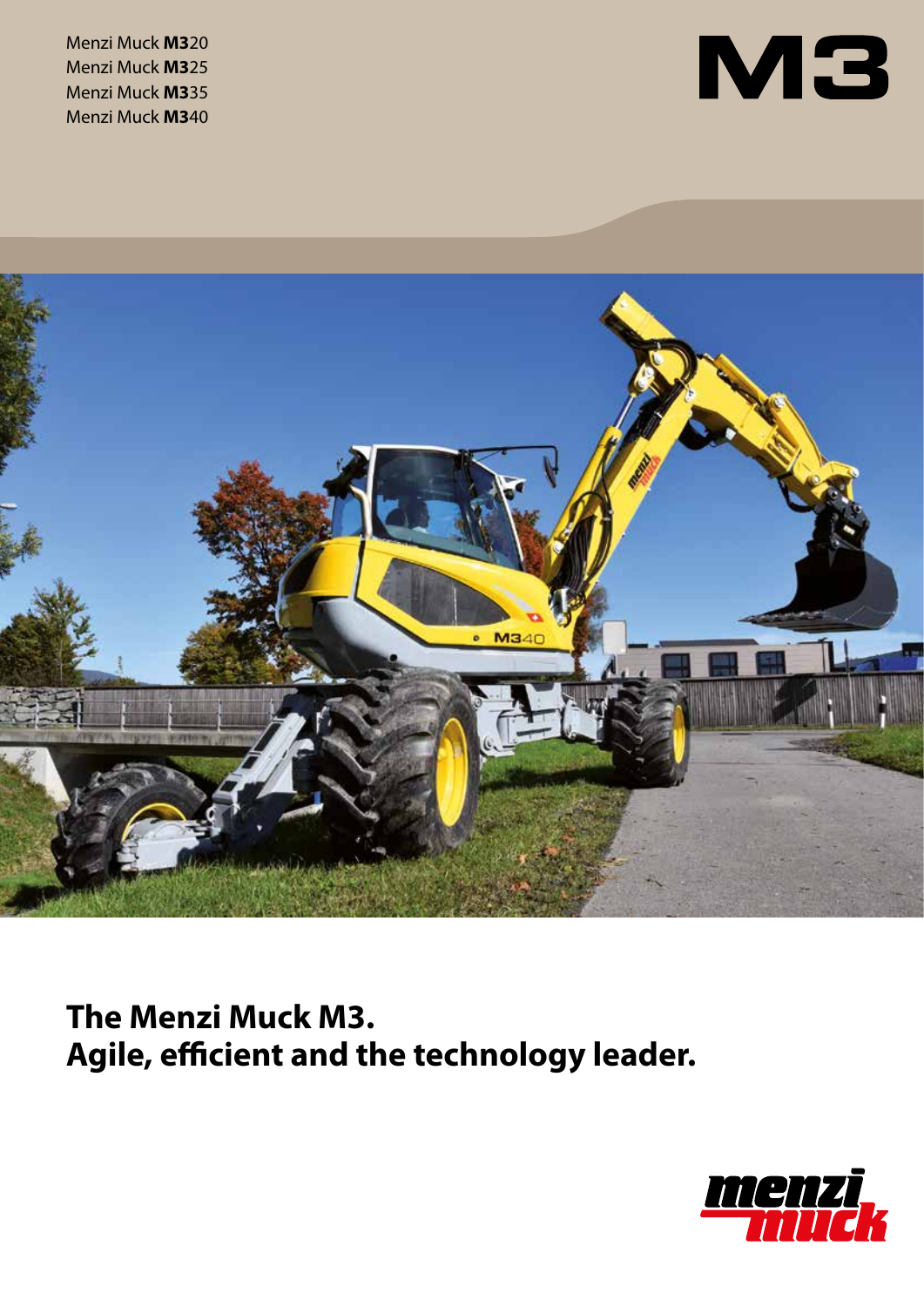# **The approved Menzi M3-series. The overview of the models. M320** Hydrostatic two wheel drive over the two big wheels Two removable shafts with two small steering wheels **• Hydraulic telescopic stabilization M3**25 *Same as Menzi Muck M320 with* drive by two big steering wheels (hydraulic rear steering) **M3**35 **Hydrostatic four wheel drive over two big and** two small wheels **•** Hydraulic telescopic stabilization **drive by two big steering wheels** (hydraulic rear steering) Option: mecanical lifting axle, lockable hydraulically **M3**40 **Hydrostactic all wheel drive over four big wheels** P-Matic parallel-stabilization Option: mountain steel pads mecanically or hydraulically telescopable

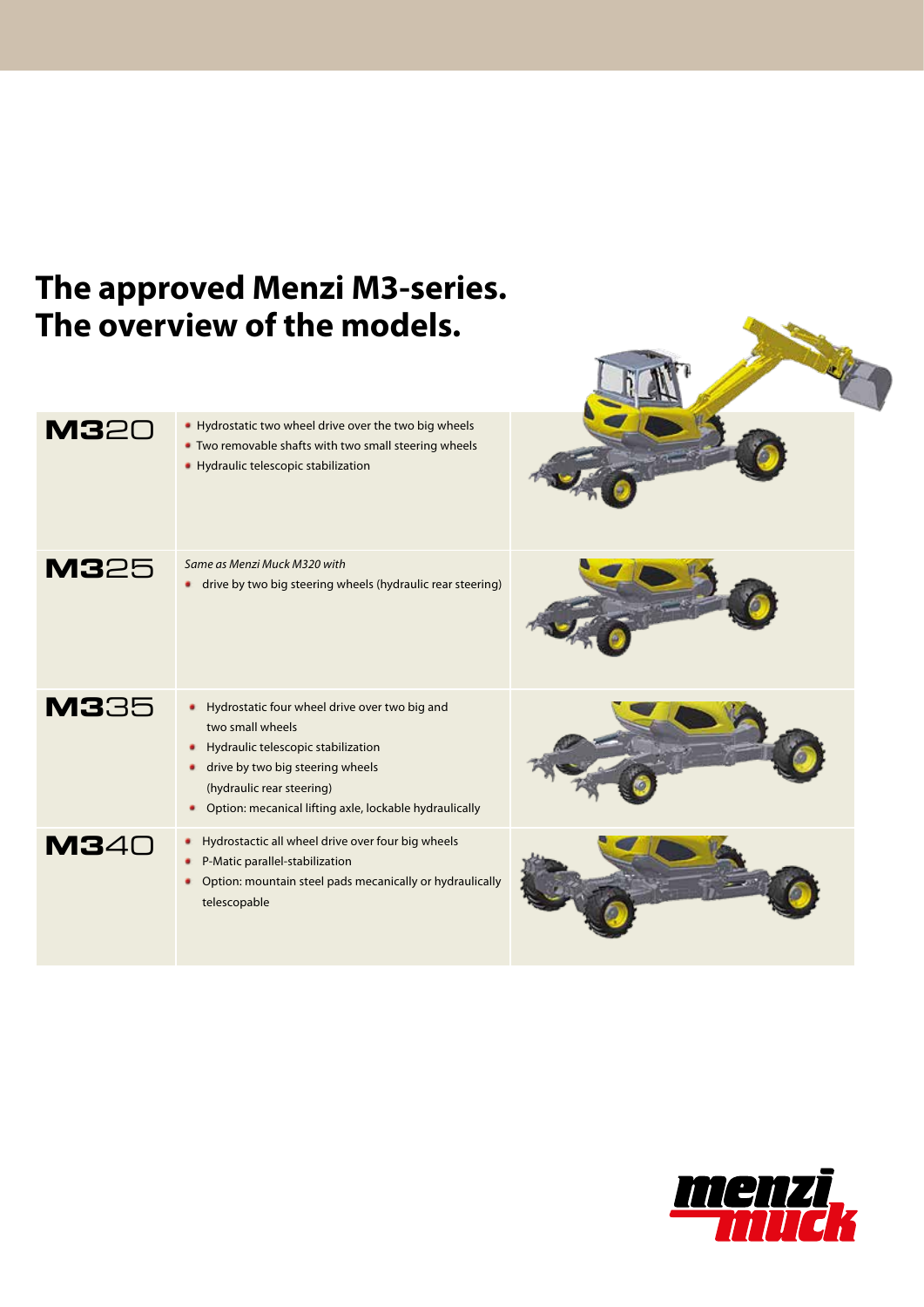# **Economical. Agile. Efficient. Engine, hydraulic, electric and cooling system.**

## **APM - up to 30% fuel savings**

The APM controller (Anticipating Power Management) creates a new, fast and harmonic interplay between the engine and the hydraulics. Overloading is thereby reduced to an absolute minimum. Power, Eco and Fine mode provide extra help in efficient operation of the machines. Powerlift function for maximum forces.

### **Engine**

The powerful Deutz 4-cylinder turbo diesel engine with 100 kW/136 hp has been ideally adapted to the overall system and guarantees minimum fuel and overall operating costs.

## **Deutz**

With this EU V standard engine, Deutz is relying on selective catalytic reduction, consisting of SCR catalytic converter and additional components, such as injector and AdBlue® supply. Protecting the environment by effectively minimising nitrogen oxide while maintaining the output.

## **Deutz T3A**

Engines with emission standard IIIA are suitable for exports to unregulated countries. Please do not hesitate to contact your customer advisor for more information. www.menzimuck.com/en/service-andsales/

## **Cooling**

A generously dimensioned, naturally aspirated cooling system for hydraulic oil, charge air and water, three adapted radiator elements, maximum cooling output thanks to side-by-side cooling element arrangement, variable fan motor featuring demand-based drive control and optionally a swivelling condenser element for the air conditioning as well as reversible fan.

## **Swiveling with big slewing ring**

An axial piston motor with automatic multidisc stop brake acts via a planetary gear on the internal gearing of the large-dimensioned, double-row slewing ring (Ø 1000 mm). The maximum slewing force is available over the entire speed range.

### **Tank contents**

Operating tank: 145 liters / 38.3 US-gall. Additional fuel tank in the chassis 210 liters / 55.5 US-gall. AdBlue tank: 20 liters / 5.28 US-gall. Content of hydraulic system 200 liters / 59.4 US-gall.

### **Hydraulic system**

Sensitive Load Sensing hydraulic system by Linde. The harmonious operating cycle is geared towards smooth and optimised performance.

## **Hydraulic cylinders**

All cylinders on the chassis are equipped with check valves for safety. All cylinders on the boom are equipped with cushioning.



## **Hydraulic circuits**

The required liter /gallons quantities of the hydraulic auxiliary circuits can be selected on the color display.

### **Circuit 1 (on the boom)**

up to 150 l/min. - 39.6 US-gall./min. through proportional foot pedal - double acting

### **Circuit 2 (on the boom)**

up to 100 l/min. - 26.4 US-gall./min. through proportional-rocker switch on the right joystick – double acting

### **Circuit 3 (on the boom)**

for hydraulic quick changer from pilot pressure – double acting (option)

### **Hydraulic winch preparation (chassis)**

up to 120 l/min. - 31.7 US-gall/min. through switch on the left joystick - double acting (option)

#### **Return line (on the boom)**

for hydraulic hammer

**Leakage line (option)**

### **Options**

- · automatic central lubrication system
- · biodegradable hydraulic oil
- hydraulic affluent filter
- heavy lifting and road equipment
- hydraulic preparation for winch
- leakage line
- · lifting limiter
- electrically switchable check valves

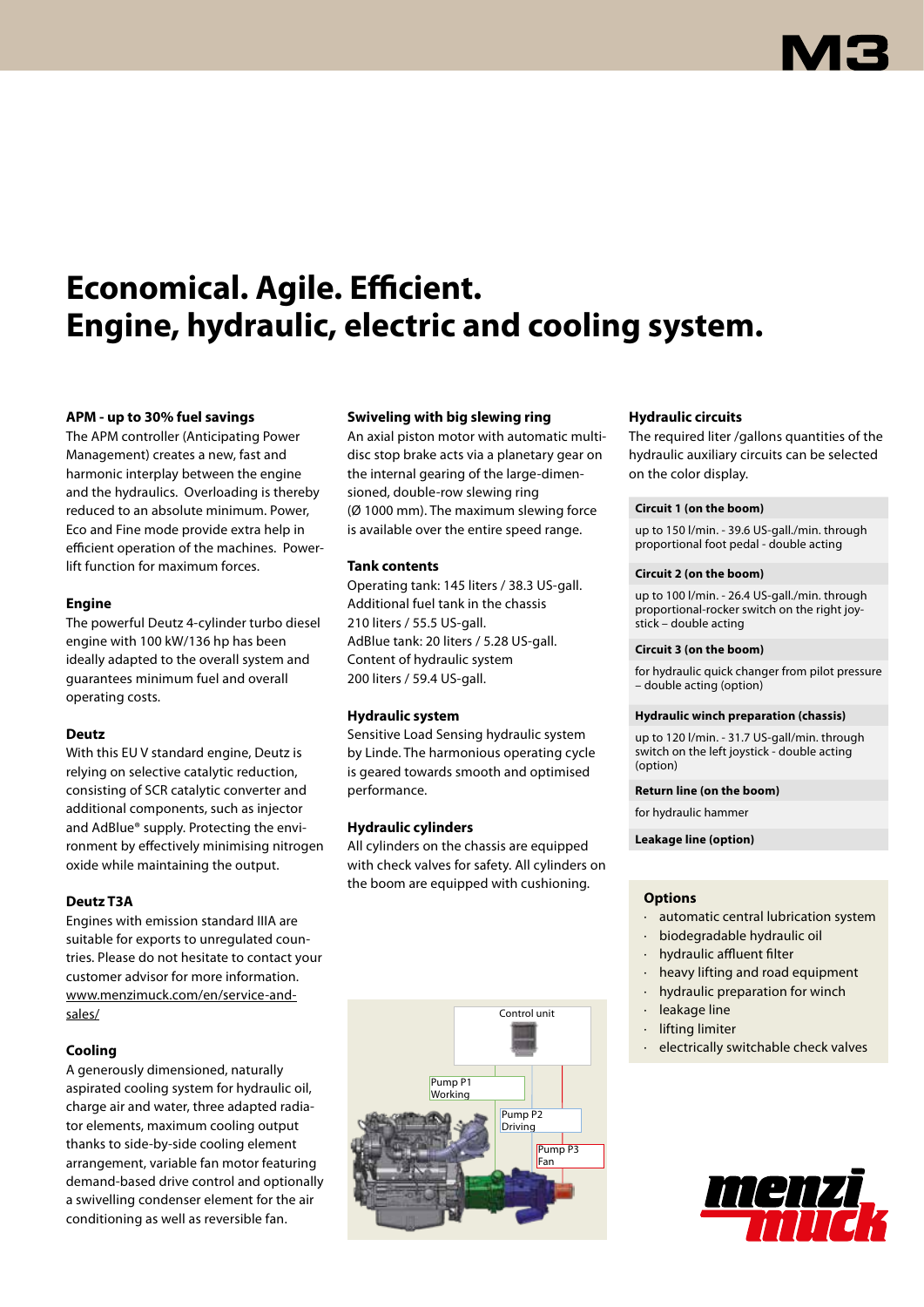## **Menzi Muck the technology leader. Innovations that make us number one.**

### **Menzi powerboom**

There is a lot of innovation in the proven and unique boom of the M-series. Unique to Menzi Muck, the boom cylinder is mounted horizontally in the center part. Collisions at the boom cylinder are therefore impossible.

### **Wide-angle kinematics with power booster**

The kinematics of Menzi Muck opens new dimensions: optimum work in the closeup range at the minimum possible swivel radius is contrasted with maximum stretching of the boom. The Menzi power booster thereby supplies the highest possible forces over the whole working range.

### **Maximum telescopic power**

A new, sophisticated, hydraulic gearing enables ideal use of the telescopic arm in any operating situation. The gearing multiplies the applicable force at the telescope. An ideal force/speed relation is generated in combination with the wide angle kinematics.

### **Unrivaled forces**

| Lifting capacity $@$ 3.0 m | 6200 kg / 13669 lb |
|----------------------------|--------------------|
| Lifting capacity@ 4.5 m    | 3800 kg / 8378 lb  |
| Lifting capacity@ 6.0 m    | 2700 kg / 5952 lb  |
| Breakout force             | 90 kN / 20230 lbf  |
| Ripping force              | 58 kN / 13040 lbf  |
| Thrust force telescope     | 178 kN             |
| Swing torque               | 44 kNm             |







Boom angle



#### **Tool management**

The required litre/US-gall. volumes can be stored at the display for up to 15 accessories. Simply select the corresponding preprogramming to change the tool.

## **Digging arc comparison**

The new arm kinematics results in more working area.

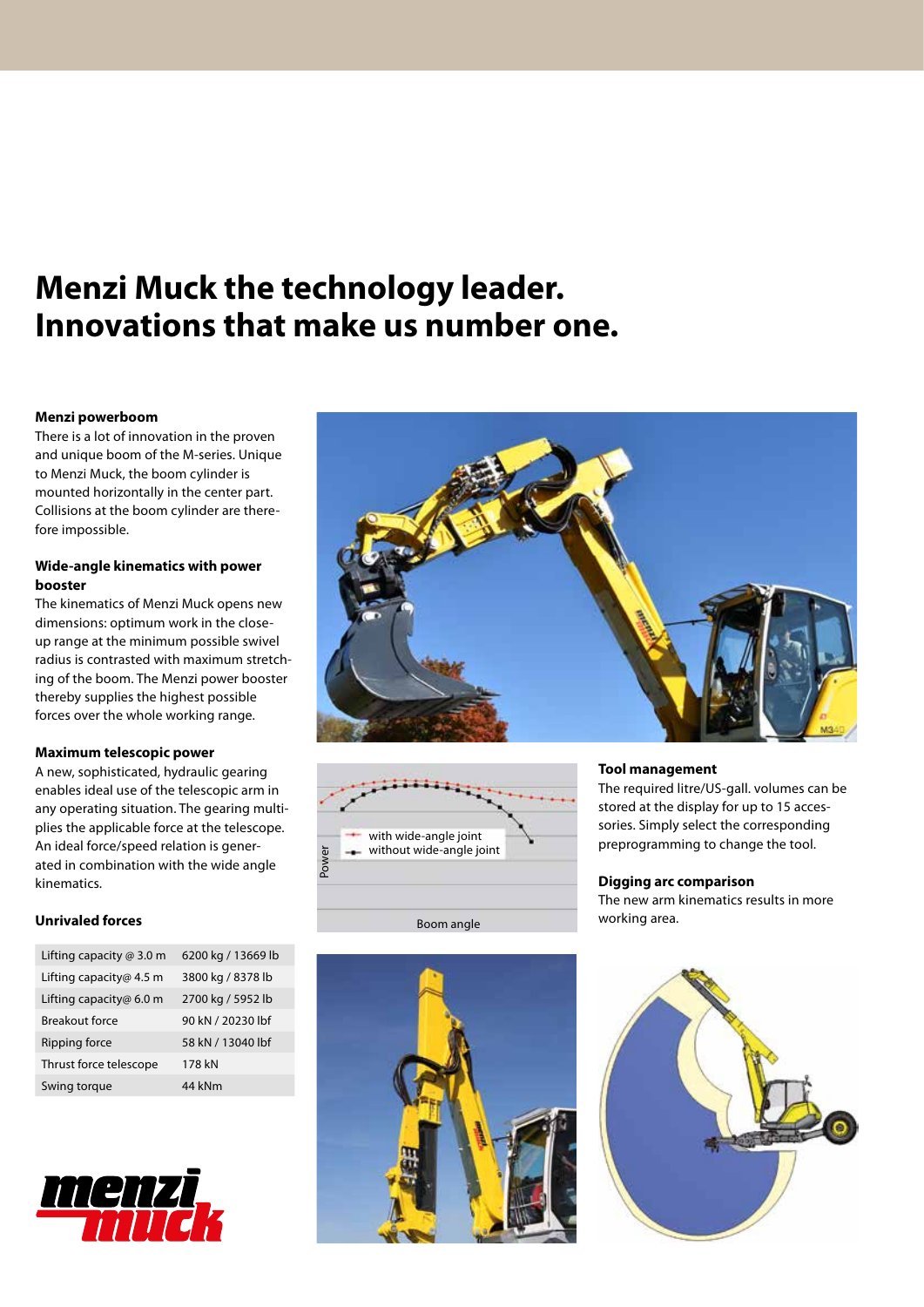## **The panorama cockpit. The operator is most important.**

### **Panorama cockpit**

A free view of the entire working environment, the support and the wheels, provide the operator with safety and complete control in all situations. The spacious cab provides a perfect sense of space and many practical details for relaxed working.

### **Comfort and safety**

From the ergonomic joystick with proportional rocker and hand support to the standard air-suspended Grammer operator's seat right up to adjustable armrests and foot pedals, no stone has been left unturned to provide the operator with a maximum of comfort.

## **Comprehensive standard equipment**

"Roll-Over Protection System" – ROPS as per (DIN ISO 3471), cast parts on the upper structure as impact protection, side and rear panels featuring gas shocks to facilitate opening, reversing camera, diesel input pump including limit stop, cyclone air filter, integrated tool compartment, DAB+ radio, CD/MP3 player, powerful heating with seven individually adjustable air vents, pollen and air recirculation filter, five LED headlights (three facing forwards, two facing towards the rear), etc.

### **Dashboard with LCD-Display**

 $M34C$ 

Clear and ergonomic arranged instrument panel. Analog controls with integrated color display to show the most important indicators. Various control elements with LED-illuminated toggles switches.



## **Numerous cab options**

- · air-conditioning
- Grammer Evolution operator's seat
- heater with time clock
- · rotating beacon
- · lighting system on the roof with up to 10 LED- spotlights
- · four point safety harness
- FOPS security grid roof
- protective grid on the windshield
- · security glazing (polycarbonate/ lexan)
- LED-additional light on the boom
- · additional external tool box
- special color
- telediagnostic service / lock out switch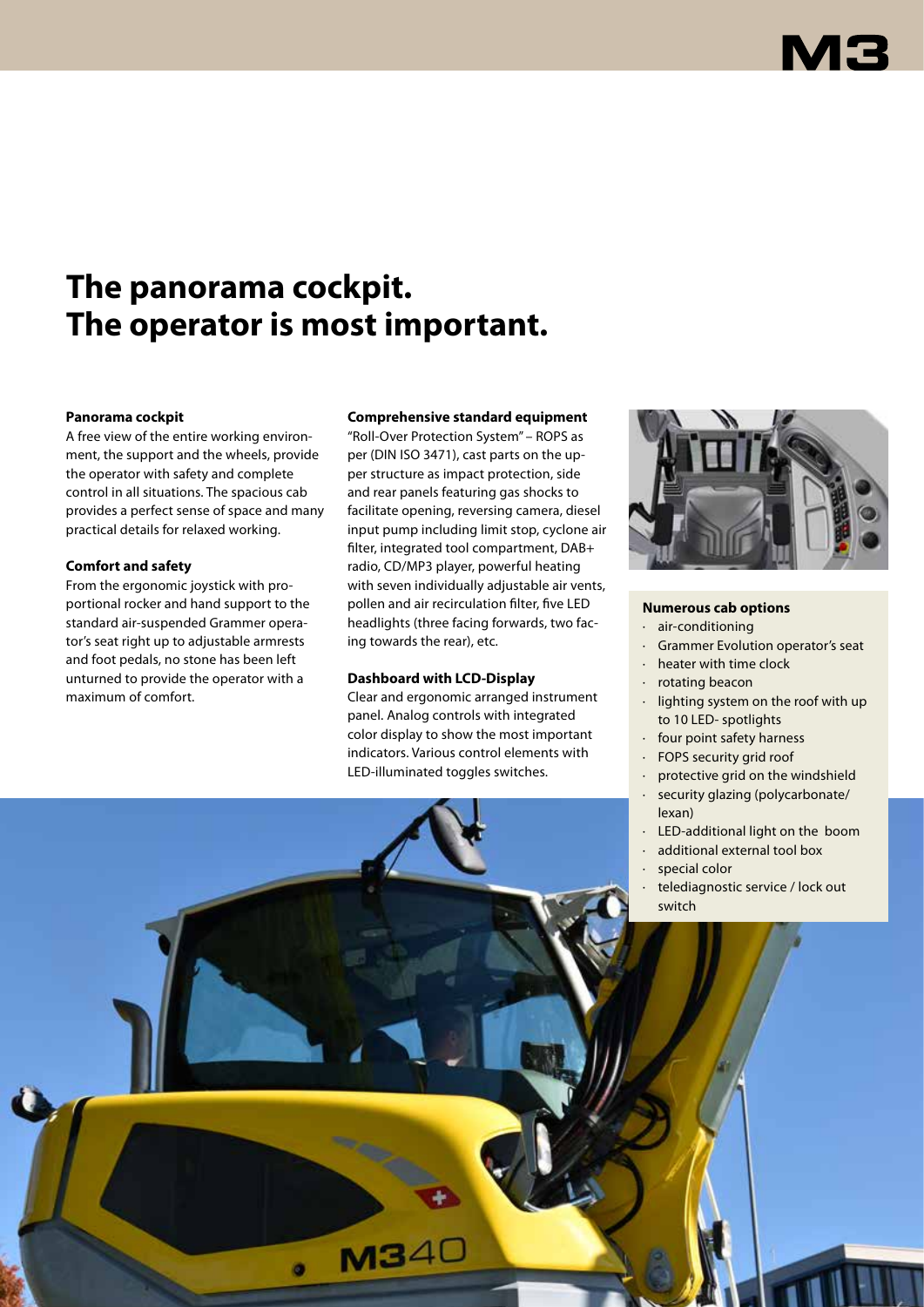# **The Menzi Muck M3. The climbing specialist.**

|              | Dimensions in mm /"                                     | M320 |        | M325 |        | M335 |        | M340 |         |
|--------------|---------------------------------------------------------|------|--------|------|--------|------|--------|------|---------|
| A            | Max. Excavation depth with adjusted chassis             | 5000 | 16'4'' | 5000 | 16'4'' | 5000 | 16'4'' | 4910 | 16'1''  |
| В            | Max. Excavation depth chassis horizontal                | 4350 | 14'3'' | 4350 | 14'3'' | 4350 | 14'3'' | 4350 | 14'3''  |
| C            | Max. Excavation height with adjusted chassis            | 9390 | 30'9'' | 9450 | 31'    | 9450 | 31'    | 8830 | 28'11"  |
| D            | Max. Excavation height chassis horizontal               | 7380 | 24'2'' | 7380 | 24'2'' | 7380 | 24'2'' | 7380 | 24'2''  |
| Е            | Max. Discharge height with adjusted chassis             | 7440 | 24'4'' | 7500 | 24'7'' | 7500 | 24'7'' | 6890 | 22'7''  |
| F.           | Max. Discharge height chassis horizontal                | 5600 | 18'4'' | 5600 | 18'4'' | 5600 | 18'4'' | 5600 | 18'4''  |
| G            | Max. Jib Range                                          | 7770 | 25'5'' | 7770 | 25'5'' | 7770 | 25'5'' | 7770 | 25'5''  |
| н            | Min. Swivelling radius                                  | 2410 | 7'10'' | 2410 | 7'10'' | 2410 | 7'10'' | 2410 | 7'10''  |
| ı            | Dipper length                                           | 1600 | 5'3''  | 1600 | 5'3''  | 1600 | 5'3''  | 1600 | 5'3''   |
| J            | Positioning range stabilizers (M340: front wheels)      | 3180 | 10'5'' | 3180 | 10'5'' | 3180 | 10'5'' | 1220 | 4'      |
| K            | Positioning range hub drive (M340: rear wheels)         | 1660 | 5'5''  | 1670 | 5'5''  | 1670 | 5'5''  | 1660 | 5'5''   |
| L            | Transport height                                        | 2550 | 8'4''  | 2550 | 8'4''  | 2550 | 8'4''  | 2550 | 8'4''   |
| M            | Minimum width hub drive, transport width                | 2220 | 7'3''  | 2350 | 7'8''  | 2360 | 7'8''  | 2220 | 7'3''   |
| N            | Max. positioning width hub drive (M340: rear wheels)    | 4380 | 14'4'' | 4600 | 15'1'' | 4600 | 15'1'' | 4380 | 14'4''  |
| $\mathbf{o}$ | Max. positioning width stabilizers (M340: front wheels) | 6100 | 20'    | 6100 | 20'    | 6100 | 20'    | 5700 | 18'8''  |
| P            | Chassis length                                          | 5275 | 17'3'' | 5500 | 18'    | 5500 | 18'    | 5460 | 17'11'' |

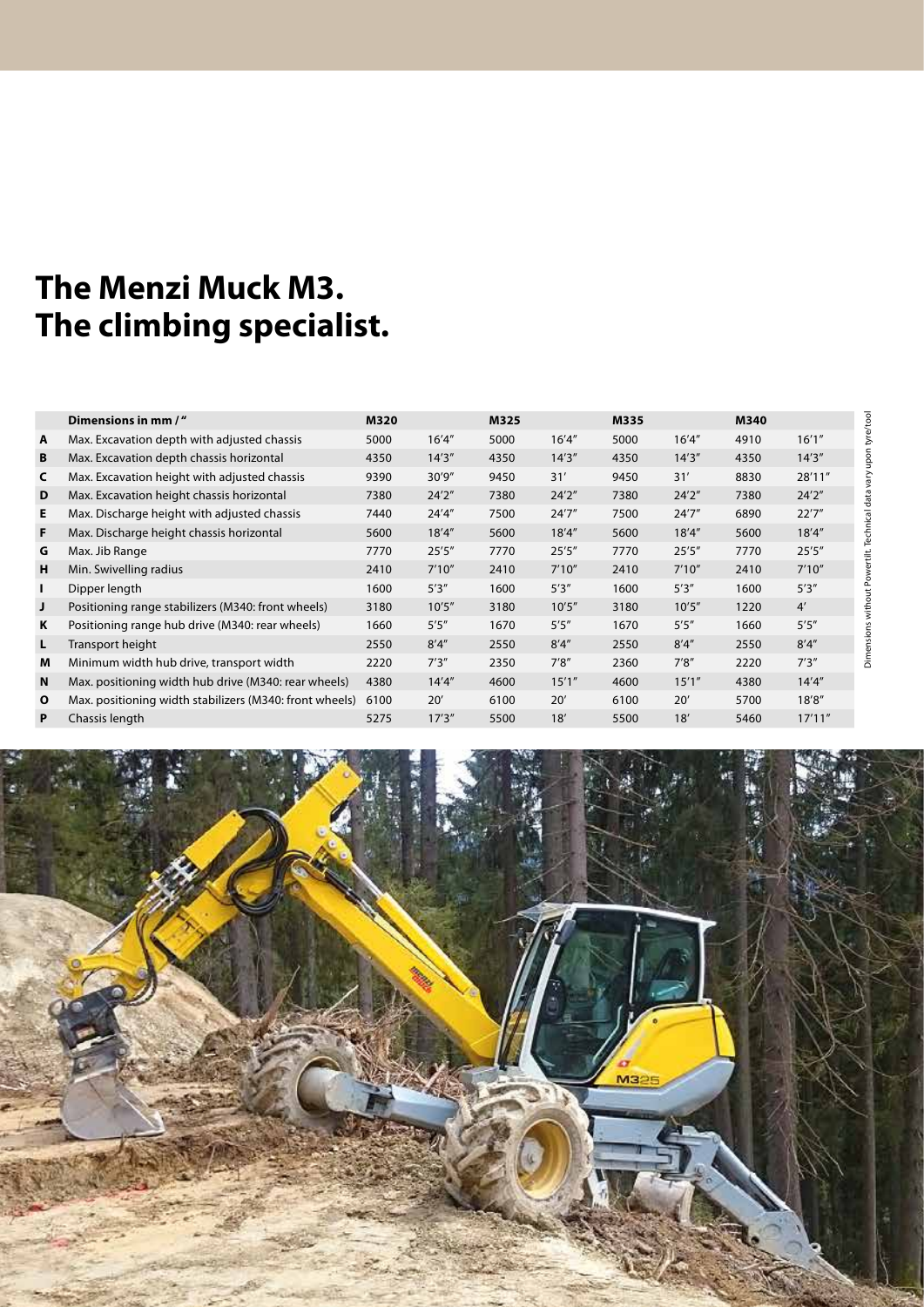

|                                                                                                     | <b>M320</b> | M325        | M335                                                            | M340          |  |
|-----------------------------------------------------------------------------------------------------|-------------|-------------|-----------------------------------------------------------------|---------------|--|
| Turning radius 7000 mm 22'11"                                                                       |             | 5200 mm 17' | 5200 mm 17'                                                     | 8100 mm 26'6" |  |
| Weight without 9400 kg 20723 lb 9900 kg 21826 lb 10600 kg 23369 lb 10700 kg 23589 lb<br>accessories |             |             |                                                                 |               |  |
| Speed                                                                                               |             |             | 12 km/h 7.5 mph 12 km/h 7.5 mph 11 km/h 6.8 mph 10 km/h 6.2 mph |               |  |
|                                                                                                     |             |             |                                                                 |               |  |